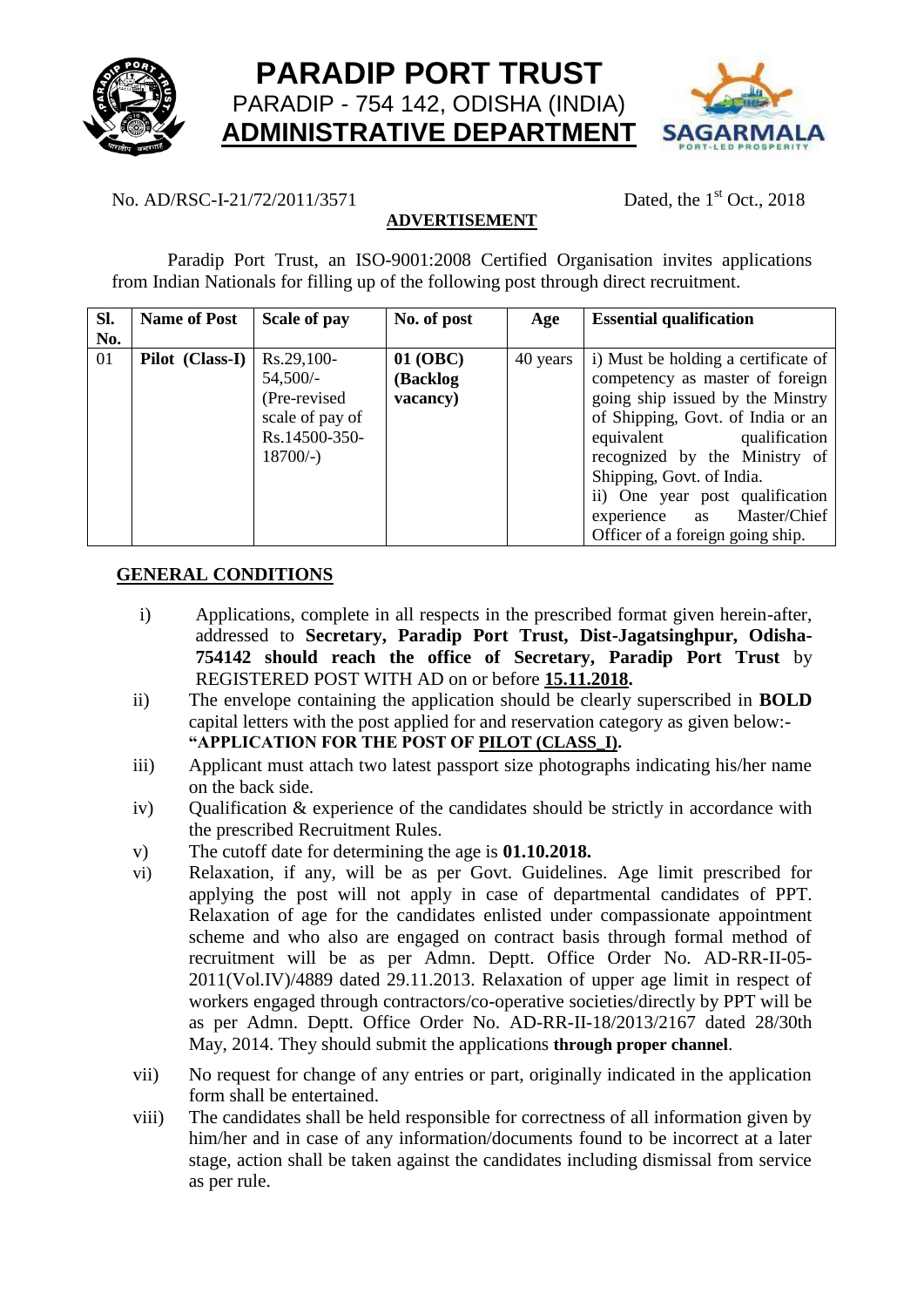- ix) Attested/Self attested true copies of proof of age/date of birth, academic/ professional qualification, caste certificate and experience etc. relating to the post advertised be attached with the applications and **any document found unattested may lead to rejection of the application.**
- x) No representation on any ground, for non-appearance for the test/interview etc. by the candidates will be entertained and his/her candidature will not be considered in such an eventuality.
- xi) Persons already employed should send their applications through proper channel and have to produce 'No Objection Certificate' from their present employer at the time of test/interview**.**
- xii) No candidates who has been convicted by any Court of Law for an offence involving moral turpitude (or) who has been adjudged as an insolvent shall be eligible for appointment to the post.
- xiii) Incomplete applications shall be summarily rejected.
- xiv) The candidates should note that PPT will in no case be responsible for non-receipt of their applications by PPT or any delay in receipts of call letters for written test/interview by the candidates or any reason whatsoever.
- xv) The candidates are advised to visit the website **www.paradipport.gov.in** for further instructions/directions/amendments etc. from time to time.
- xvi) PPT reserves the right to modify/cancel the advertisement, if required at any time due to administrative reasons without assigning any notice/reason thereof.
- xvii) PPT may conduct written test or interview or both for selection of candidates if required.
- xviii) Any dispute with regard to this recruitment will be subject to jurisdiction within the **district of Jagatsinghpur.**
- xix) Decision of the Appointing Authority would be final, with regard to all matters connected with the recruitment. The appointment is regulated as per the provisions of Paradip Port Trust employees(RSP) Regulation 2011.

**Sd/- Sr.Dy.Secretary,** for Secretary, Paradip Port Trust

### **Copy to:-**

- 1. Employment News through PRO,PPT.
- 2. National Employment Portal through EDP Cell, PPT.
- 3. EDP Cell, PPT requested to publish the advertisement on PPT Website.
- 4. The Secretary to Govt. of India, Ministry of Shipping, Transport Bhawan,1, Parliament Street, New Delhi-110 001 for information.
- 5. The Managing Director, Indian Ports Association, 1st Floor, South Tower, NBCC Place, Bhisham Pitamah Marg, Lodi Road, New Delhi-110 003 for information.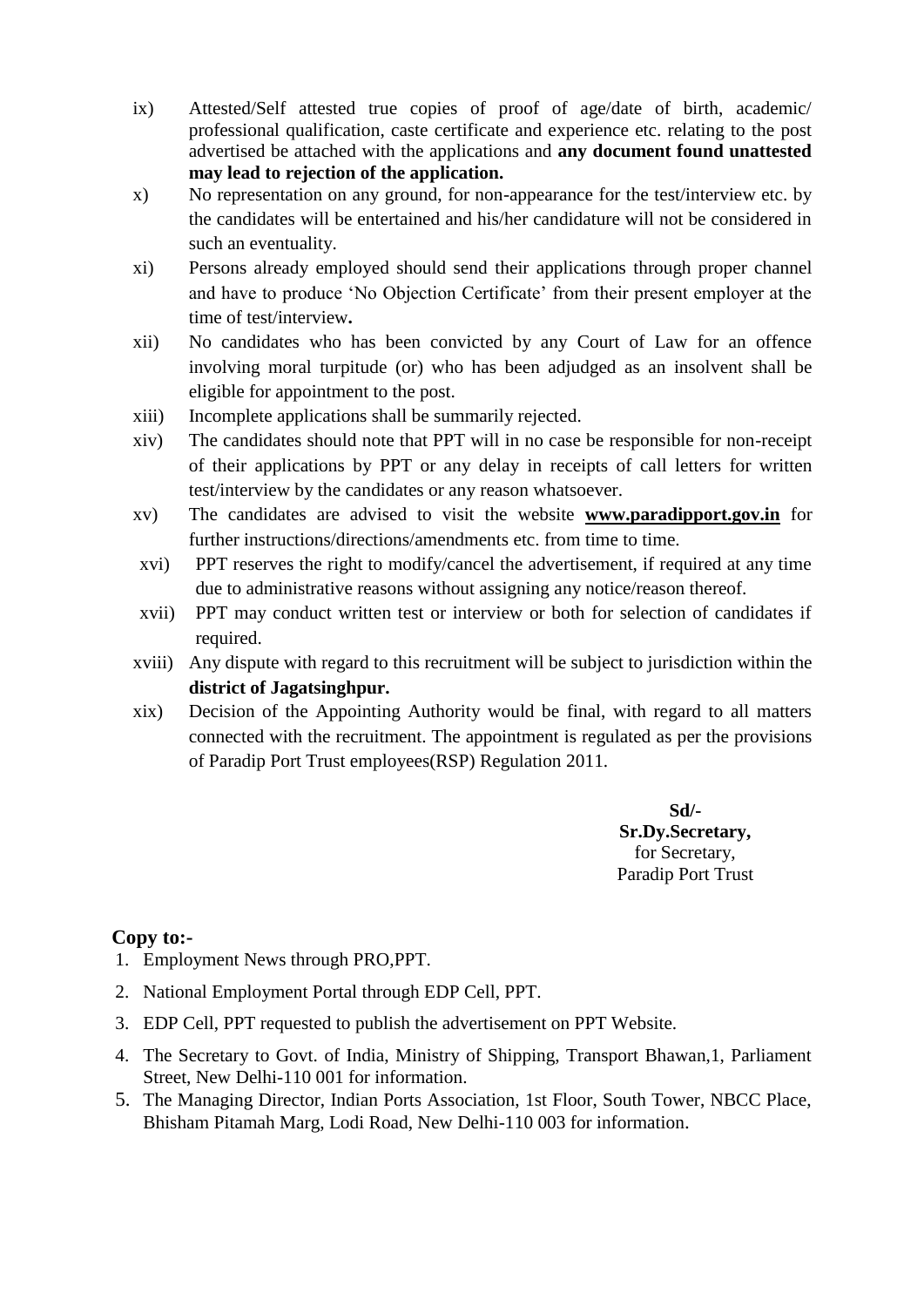## **PARADIP PORT TRUST ADMINISTRATIVE DEPARTMENT**

## **APPLICATION FOR THE POST OF: PILOT (CLASS-I)**

Affix Passport size Photograph

| 1.  | letters)                                                                |                                                                                                                      |  |
|-----|-------------------------------------------------------------------------|----------------------------------------------------------------------------------------------------------------------|--|
| 2.  | Father's/Husband's Name                                                 | <u> 1989 - Johann John Stone, market fan it ferstjer fan it ferstjer fan it ferstjer fan it ferstjer fan it fers</u> |  |
| 3.  | Date of Birth (dd/mm/yyyy)                                              |                                                                                                                      |  |
| 4.  | Age as on 01.10.2018                                                    |                                                                                                                      |  |
| 5.  | Permanent Address (with pin code)                                       |                                                                                                                      |  |
| 6.  | code)                                                                   |                                                                                                                      |  |
| 7.  | E-mail address, phone numbers : E-mail:                                 |                                                                                                                      |  |
|     | with fax no. if any                                                     | : Ph (off): $\frac{1}{\sqrt{1-\frac{1}{2}} \cdot \frac{1}{2}}$                                                       |  |
| 8.  | Nationality                                                             |                                                                                                                      |  |
| 9.  | Religion                                                                |                                                                                                                      |  |
| 10. | Whether<br>belong to<br>Minority<br>/Community, if yes, please specify. |                                                                                                                      |  |
|     | 11. Category                                                            |                                                                                                                      |  |
| 12. | Gender                                                                  |                                                                                                                      |  |
| 13. | handicapped,<br>If<br>physically<br>sub                                 | $\ddot{\phantom{1}}$                                                                                                 |  |
| 14. | Category of PH<br><b>Marital Status</b>                                 |                                                                                                                      |  |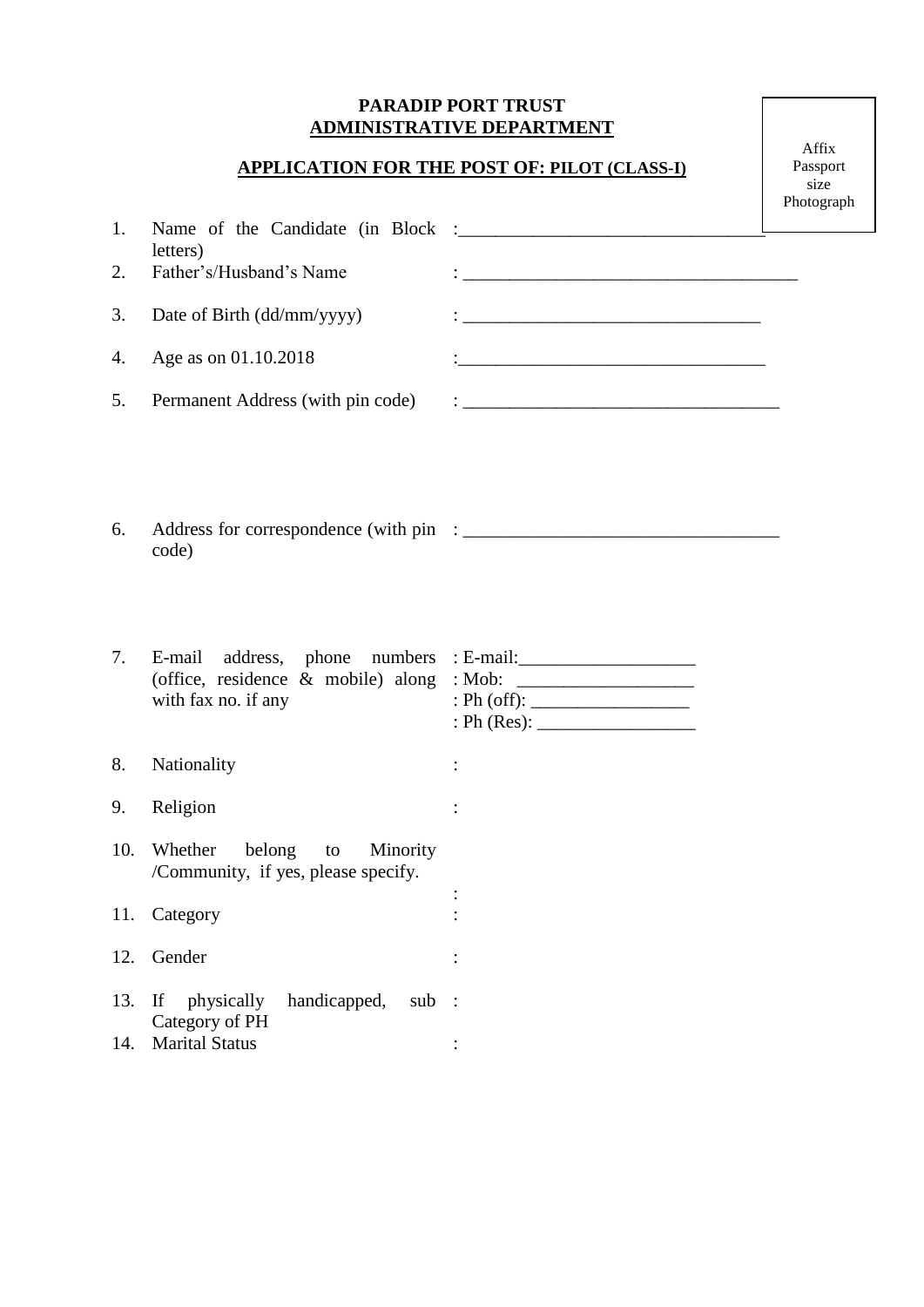15. Details of Educational Qualification from Matriculation onwards (Enclose a separate sheet, duly signed, if the space below is insufficient):

| Sl. No.                | (1) | (2) | (3) | (4) | (5) |
|------------------------|-----|-----|-----|-----|-----|
| a) Examination passed  |     |     |     |     |     |
|                        |     |     |     |     |     |
| b) Year of passing     |     |     |     |     |     |
|                        |     |     |     |     |     |
| c) Name of College/    |     |     |     |     |     |
| Institute              |     |     |     |     |     |
| d) University/ Board   |     |     |     |     |     |
|                        |     |     |     |     |     |
| e) Main subjects       |     |     |     |     |     |
| f)<br>Total aggregate  |     |     |     |     |     |
| percentage of marks    |     |     |     |     |     |
| obtained/division/etc. |     |     |     |     |     |

<sup>16.</sup> Details of experience (in chronological order). (Enclose a separate sheet, duly signed, if the space below is insufficient.  $\therefore$ 

| Sl. No.                  |      | $\left(1\right)$ | (3) | (4) |  |
|--------------------------|------|------------------|-----|-----|--|
| a) Name of organization  |      |                  |     |     |  |
| b) Post held with dates  |      |                  |     |     |  |
|                          | From |                  |     |     |  |
|                          | To   |                  |     |     |  |
| c) Brief description of  |      |                  |     |     |  |
| duties                   |      |                  |     |     |  |
| d) Details of experience |      |                  |     |     |  |
| e) Scale of pay          |      |                  |     |     |  |
| f) Total Salary          |      |                  |     |     |  |

- 17. Details of computer knowledge Language(s) known and application Software used
- 18. Additional information, if any, which you would like to mention in support of your suitability for the post (This among other things may provide information with regard to (i) additional academic qualifications, (ii) professional training, (iii) work experience over and above advertisement) [enclose a separate sheet, duly authenticated by your signatures, if the space is insufficient]
- 19. Language known (Read, write, speak and  $understand)$  :